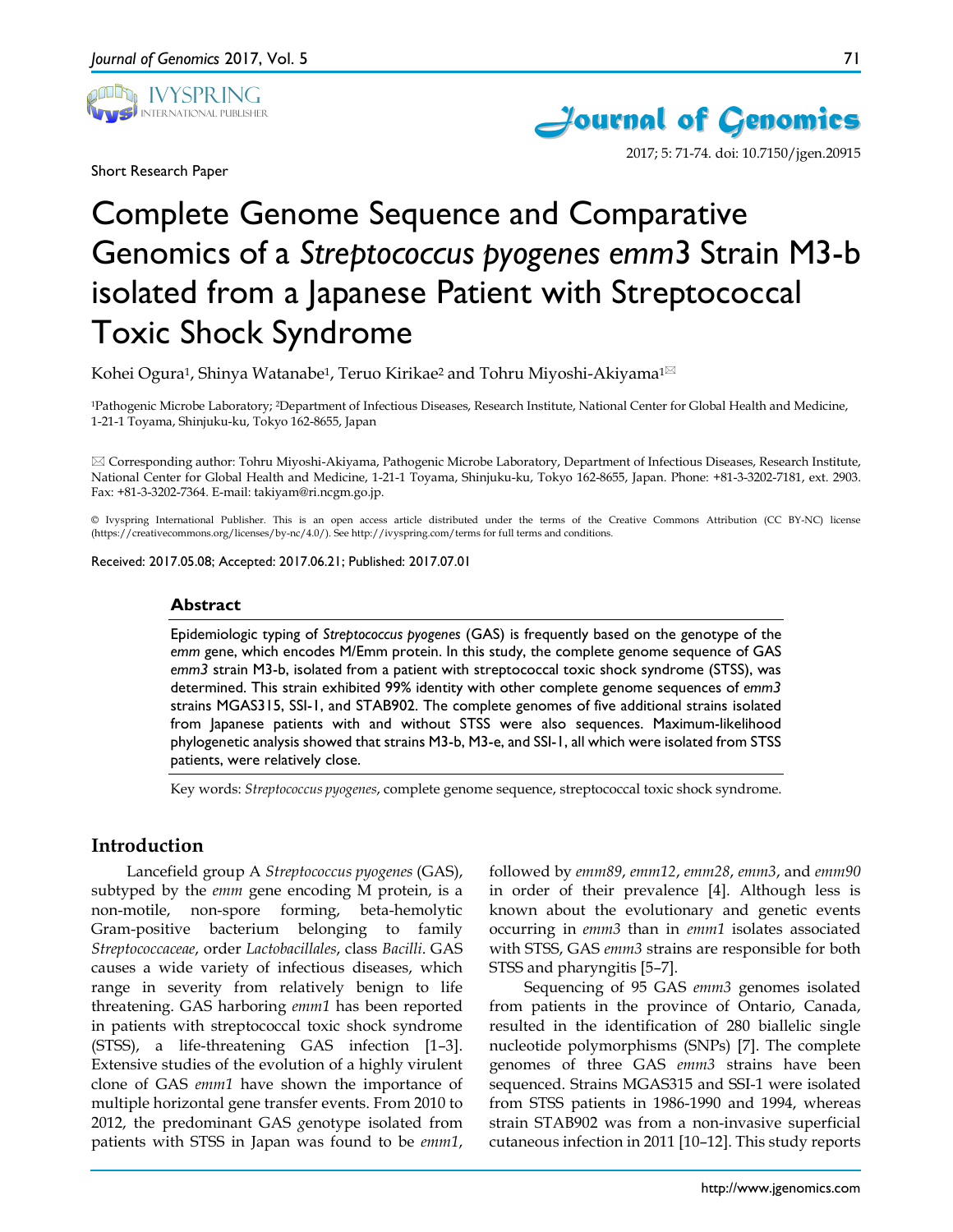the complete genome sequence of GAS *emm3* strain M3-b, isolated in 1994 from a patient with STSS in Japan. The draft genome sequences of an additional five strains isolated in Japan were also determined.

### **Genome Announcement**

Two types of sequencing platform were utilized, 454 and Illumina. An 8-kb paired-end library was generated for 454 sequencing. Sequencing with the 454 platform was performed to a 38.7-fold depth of coverage and was used to assemble an initial draft scaffold of the M3-b genome. The pair-end library of the GAS M3-b genome was prepared and sequenced using GS junior according to the manufacturer's instructions (Roche). This generated 445,292 reads and 73,214,557 bp of sequence (38.7-fold coverage), which were assembled into contigs and scaffolds. Gaps were filled by conventional Sanger sequencing of the PCR fragments based on brute force PCR among the contigs and scaffolds. The assemblies were verified by mapping of reads generated from Miseq (Illumina).

The M3-b genome was found to consist of a single circular 1,893,821 bp chromosome, with an average GC content of 38.54% (Table 1 and Figure 1). The complete nucleotide sequence of the chromosome of GAS M3-b has been deposited in DDBJ under accession number AP014596. Its genome was annotated by using Glimmer 3.02 [8] to extract its primary coding sequence (CDS), with initial functional assignment and manual correction performed by genome editing commercial software (*in silico* molecular cloning; in silico biology, inc). The annotated chromosome contained 1926 protein-encoding genes and 58 tRNA-encoding genes for all amino acids (Table 2). PHAST showed that the chromosome harbored six prophage-like elements, at nucleotides 443879–486292, 545445–585108, 624934–669255, 722262–761492, 877665–924352, and 1098269–1160870 [9]. Each of these six prophage-like genes was highly conserved, with >80% sequence identity relative to the *emm3* strains MGAS315, SSI-1, and STAB902. CRISPRFinder [13] showed that these four strains did not contain functional or functionally active clustered, regularly interspaced short palindromic repeats (CRISPRs), suggesting that these *emm3* strains were prone to infection by phages.

Two other *emm3* strains, M3-a and M3-e, were isolated from STSS patients in Japan in 1994 and 1993, respectively, whereas three additional *emm3* strains, M3-1, M3-3, and M3-4, were isolated from pharyngitis patients in Japan in 1985, 1994, and 1984, respectively. These five additional *emm3* strains (M3-1, M3-3, M3-4, M3-a and M3-e) were newly sequenced using a MiSeq system with Nextera XT library kits (Illumina). Approximately one million 301 bp x 2 pair-end reads were obtained. After trimming based on base quality (quality score limit  $= 0.05$ , removing reads with more than two ambiguous nucleotides and those <15 bp in length), the reads were *de novo* assembled to construct contigs without annotation using a commercial software program, CLC genomics workbench (CLC bio). The contigs were used for further analyses. The raw reads data have been registered with DDBJ as accession number DRA003035.

| Table 1. Project information |  |  |  |  |  |  |
|------------------------------|--|--|--|--|--|--|
|------------------------------|--|--|--|--|--|--|

| Property                   | Term                    |  |  |
|----------------------------|-------------------------|--|--|
| Finishing quality          | Level 6, finished       |  |  |
| Libraries used             | 8 kb paired-end library |  |  |
| Sequencing platforms       | 454 platform            |  |  |
| Fold coverage              | $38.7 -$                |  |  |
| Assemblers                 | Newbler 2.7             |  |  |
| Gene calling method        | Glimmer 3.02            |  |  |
| Locus tag                  | M3 b                    |  |  |
| Genbank ID                 | AP014596                |  |  |
| GenBank date of release    | February 25, 2016       |  |  |
| GOLD ID                    | Gs0118386               |  |  |
| <b>BIOPROJECT</b>          | PRIDB1740               |  |  |
| Source material identifier | $M3-b$                  |  |  |
| Project relevance          | Human pathogen          |  |  |

#### **Table 2**. Genome statistics

| Attribute                        | Value     | % of Total |
|----------------------------------|-----------|------------|
| Genome size (bp)                 | 1,893,821 | 100        |
| DNA coding (bp)                  | 1,633,134 | 86.2       |
| $DNA G+C (bp)$                   | 729950    | 38.5       |
| DNA scaffolds                    | 1         |            |
| Total genes                      | 2002      | 100        |
| Protein coding genes             | 1926      | 96.2       |
| RNA genes                        | 76        | 3.8        |
| Pseudo genes                     | 0         |            |
| Genes in internal clusters       | $\Omega$  |            |
| Genes with predicted function    | 1498      | 74.8       |
| Genes assigned to COGs           | 1610      | 80.4       |
| Genes with Pfam domains          | 1571      | 78.5       |
| Genes with signal peptides       | 96        | 4.8        |
| Genes with transmembrane helices | 416       | 20.8       |
| <b>CRISPR</b> repeats            | 0         |            |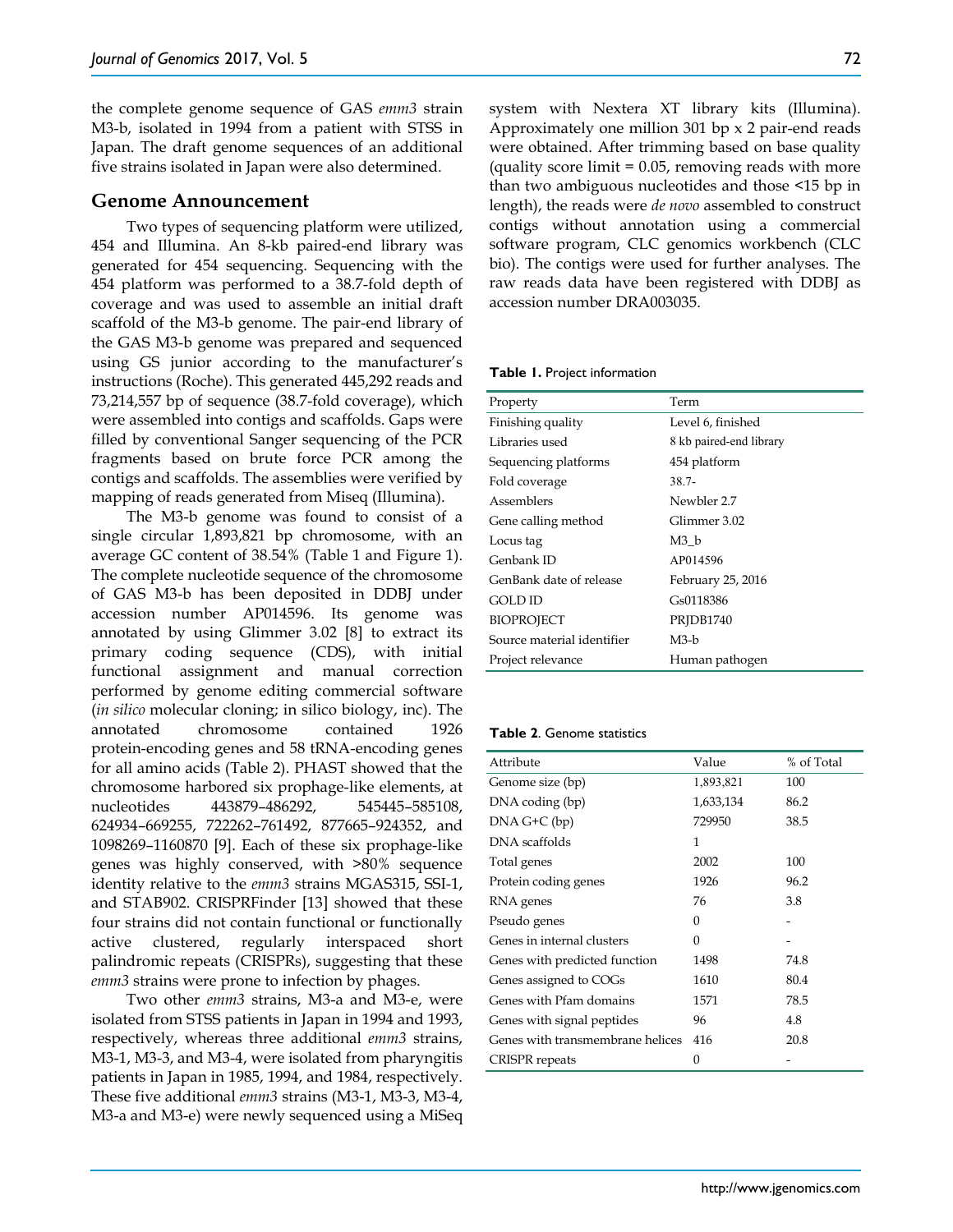

**Figure 1. Circular representation of the genome of** *S. pyogenes* **strain M3-b.** Circle 1 (outermost circle) indicates the distances from the putative origin of replication. Circles 2 and 3 show annotated CDS encoded by the forward (light blue) and reverse (pink) chromosomal strands, respectively. Circle 4 shows the *rrs* operons. Circle 5 shows prophages (green). Circle 6 (innermost circle) shows the G+C content with more and less than average (0.40) in purple and green, respectively.



**Figure 2. Maximum-likelihood tree of GAS** *emm3* **strains isolated in Japan.** The phylogenetic tree was prepared using concatenated SNPs. The tree model was related to HKY models using jModel Test [15] and calculated with PhyML [14] with 100 bootstrappings, showing the indicated values for each branch. Trees were visualized using FigTree. Asterisks represent the strains isolated in Japan. Strains derived from STSS and non-STSS patients are indicated in solid-line and dashed line boxes, respectively. Years of isolation are indicated in parentheses.